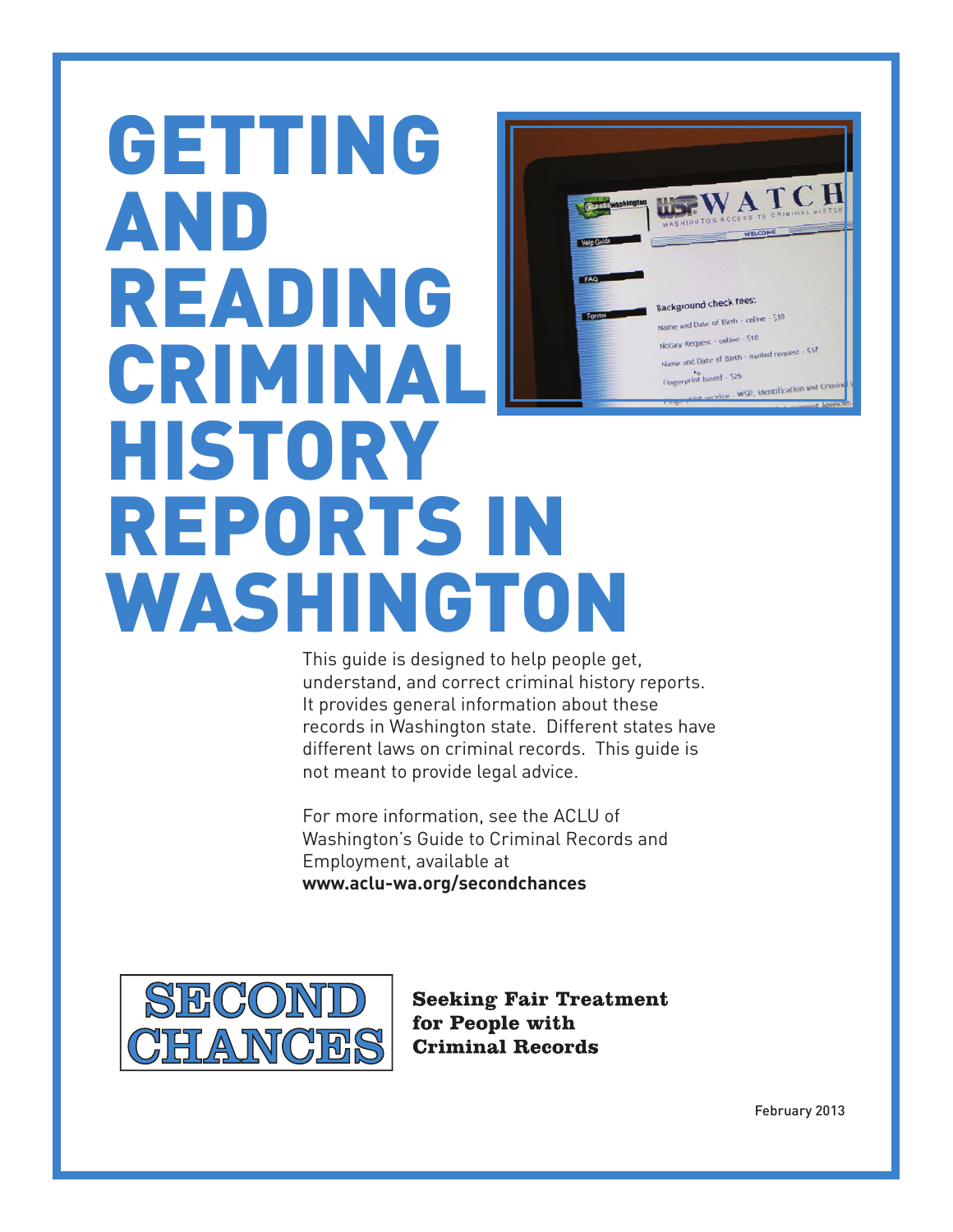# GETTING A CRIMINAL HISTORY RECORD

## **•How do I know if I have a criminal record?**

If you have ever been arrested and fingerprinted, you have a criminal history record. A written summary of your criminal history is called a criminal history report, "WATCH" report or a "rap sheet."

## **•Who creates my criminal history reports?**

Many different government agencies and private companies produce criminal history reports.

Law enforcement agencies create criminal history reports. The Washington State Patrol (WSP) collects and distributes criminal history reports for Washington state. WSP gets its information from local and county law enforcement agencies and courts. The FBI also maintains a database of all federal criminal history reports and collects information from all states.

Washington courts also create and maintain a record of your criminal history related to court proceedings. These records are separate from the WSP record.

In addition, hundreds of private companies purchase information from the courts and law enforcement, and compile that information into background check reports. The reports produced by each company look different and may contain different information.

## **•Why is it important to see my criminal history report?**

Criminal records can be used by employers, housing providers, volunteer organizations, and other groups deciding whether to accept or approve an application, or take other action.

Any person who has a criminal history should know exactly what is on his or her criminal record before applying for housing or employment. Getting a copy of your criminal history report is crucial so that you can:

- (1)Make sure that everything on the report is accurate and correct mistakes
- (2)**Ensure that your answer to any application question about your criminal history is accurate.** Washington employers are allowed to ask about arrests and convictions and are legally permitted to fire a person who gives inaccurate information about criminal history. This is true even if you thought you were giving a correct answer. You could also face eviction if your landlord finds out that you provided misleading information on your rental application.

## **•How do I get a copy of my criminal history report?**

There are several ways to get a criminal history report.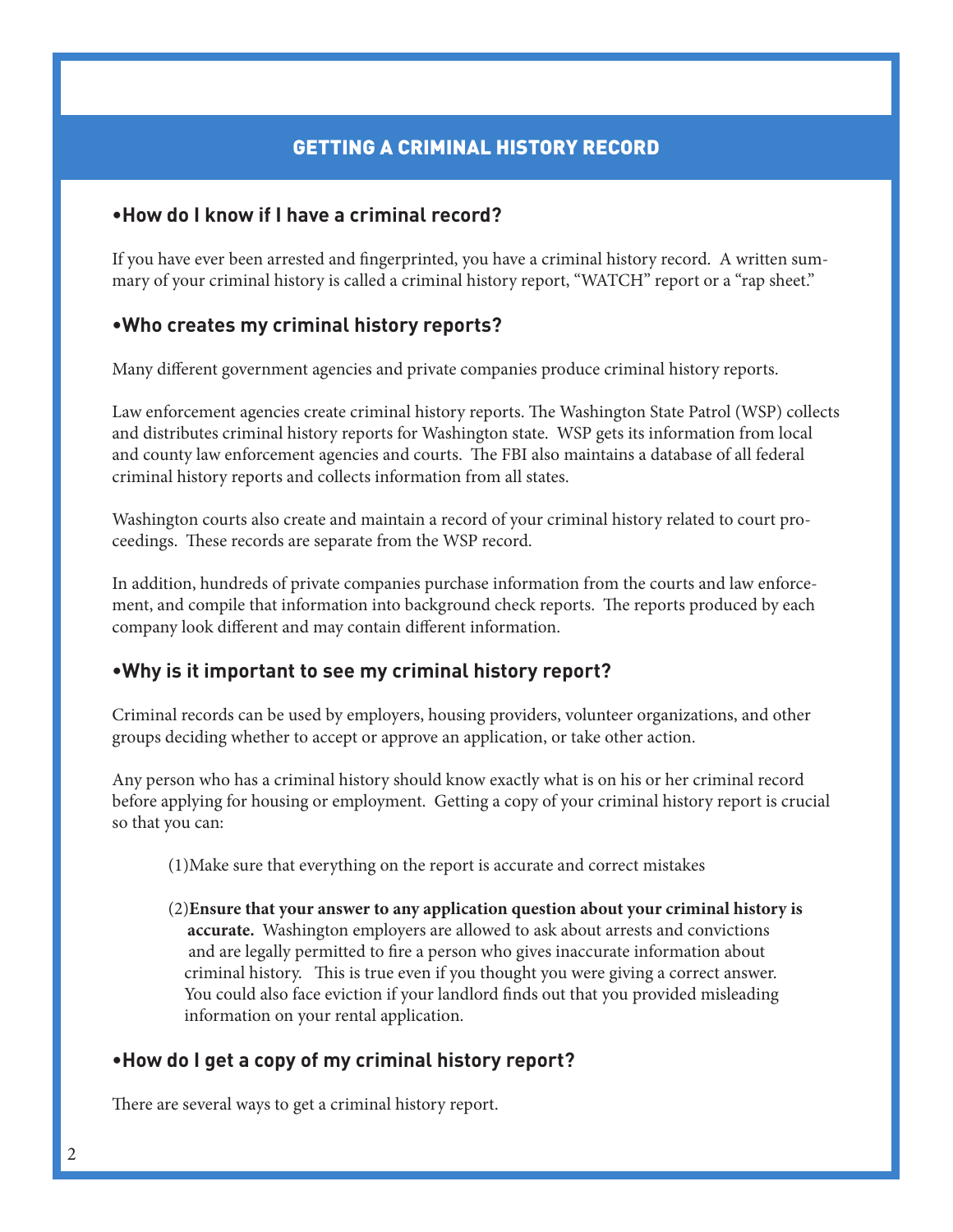# **Summary of WayS to Get CrImInal reCordS**

| <b>WHO MAKES THE</b><br><b>REPORT</b>                                              | <b>WHAT IT</b><br><b>CONTAINS</b>                                                                                                                                                                  | <b>WHAT YOU NEED TO</b><br><b>GET IT</b>                                                                                          | <b>HOW LONG IT</b><br><b>TAKES</b>                                                   | <b>WHAT IT COSTS</b>                                                                                                  |
|------------------------------------------------------------------------------------|----------------------------------------------------------------------------------------------------------------------------------------------------------------------------------------------------|-----------------------------------------------------------------------------------------------------------------------------------|--------------------------------------------------------------------------------------|-----------------------------------------------------------------------------------------------------------------------|
| <b>Washington State</b><br><b>Patrol</b><br>(online)                               | * Washington state infor-<br>mation only<br>* Both adult and juvenile<br>records                                                                                                                   | * Credit Card<br>* Name and Birth Date                                                                                            | Immediate                                                                            | \$10                                                                                                                  |
| <b>Washington State</b><br><b>Patrol</b><br>(in Olympia)                           | * Washington state infor-<br>mation only<br>* Both adult and juvenile<br>records                                                                                                                   | * Identification (possi-<br>bly fingerprints)                                                                                     | 1/2 hour if you go<br>to Olympia; 2-3<br>weeks at local<br>law enforcement<br>agency | Free to review the<br>record; possible<br>charge of \$7-\$15<br>for fingerprints<br>and possible<br>charge for copies |
| <b>Washington Courts</b>                                                           | * Separate files for each<br>case related to you in<br>that court                                                                                                                                  | * Case numbers for<br>each case                                                                                                   | Varies                                                                               | *Small fee for<br>copies<br>* Additional fees<br>for archived files                                                   |
| <b>FBI</b>                                                                         | * Information from all<br>states<br>* Federal<br>convictions<br>* Will not include all<br>juvenile records<br>* Will include convictions<br>that have been vacated<br>under Washington law         | * Credit Card or Money<br>Order<br>* Application Form<br>(available online)<br>*Full set of<br>fingerprints                       | 2-3 weeks                                                                            | \$18 for application<br>$$7-15$ for<br>fingerprints<br>$-0r-$<br>\$50 to \$70 for an<br>expedited request             |
| Consumer<br><b>Reporting</b><br><b>Agency</b>                                      | * May include adult and<br>juvenile information from<br>all states<br>* May include<br>federal convictions                                                                                         | * Usually just a name<br>and birth date                                                                                           | Varies                                                                               | \$50 to \$70                                                                                                          |
| <b>LexisNexis or Hire</b><br><b>Right</b><br><b>Full File</b><br><b>Disclosure</b> | * Information from all<br>states<br>* Both adult and juvenile<br>records<br>*Will only include a<br>criminal background<br>check report if an<br>employer has asked the<br>company to prepare one. | *Application<br>* Copy of specified<br>form of personal iden-<br>tification<br>*Copy of specified form<br>of address verification | Varies                                                                               | Free, if you make<br>only one request<br>per year                                                                     |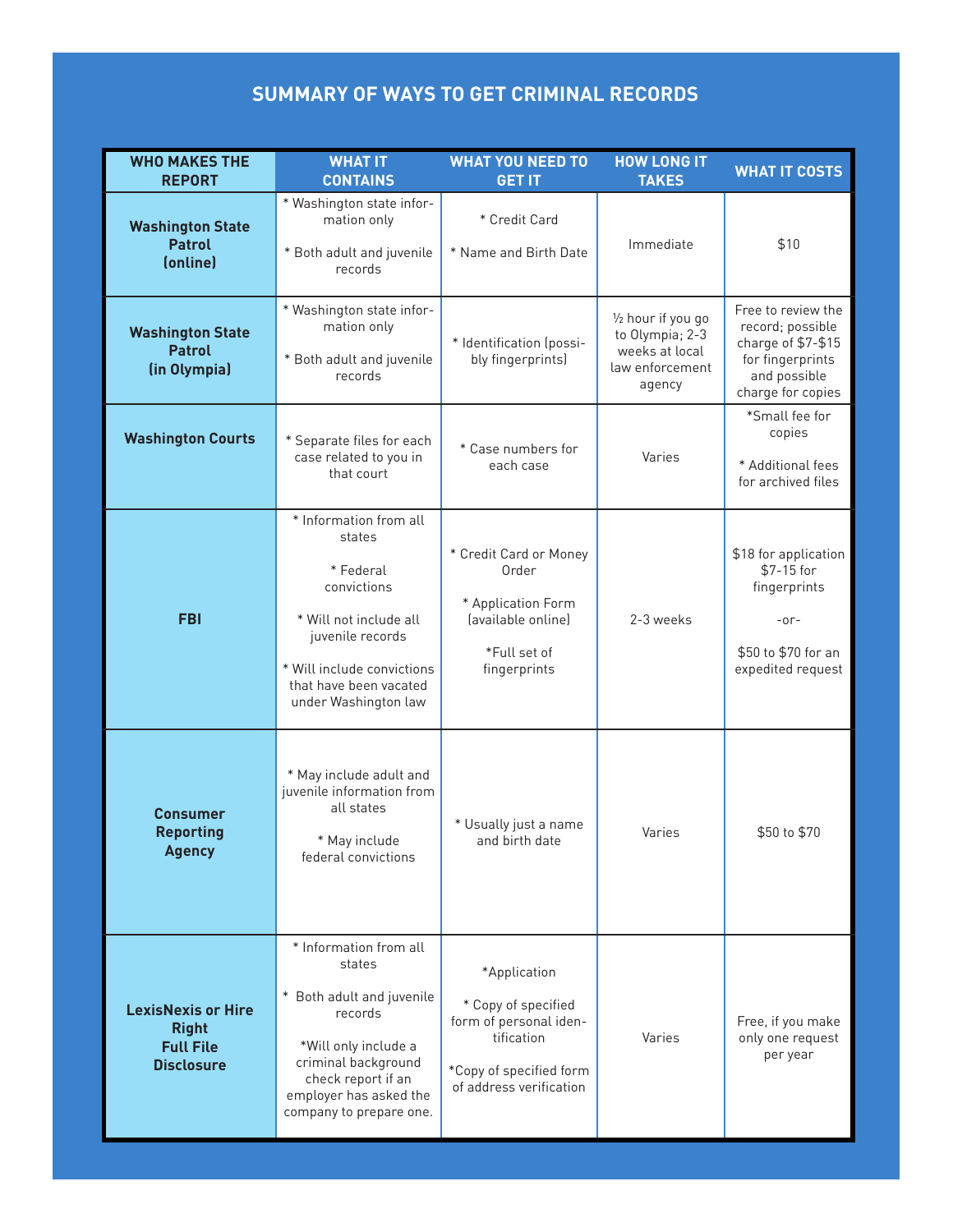## **How do I get a criminal history record from WSp?**

e Washington State Patrol runs a program called WATCH, which stands for Washington Access to Criminal History. **WATCH does not report convictions from out of state, but will report all Washington convictions, including juvenile adjudications.** There are three primary ways to obtain a WATCH report.

(1) **ONLINE.** The easiest way to get a WATCH report is to search online by name and date of birth online. The web address is https://fortress.wa.gov/wsp/watch/. You will need to create an account linked to your credit card. The cost is \$10.00, and the record will be produced immediately. You can also save a copy.

#### (2) **BY MAIL for Conviction Records.**

a) You can send in a written Request for a Conviction Criminal History Record. The form can be found online at:

 http://www.wsp.wa.gov/crime/docs/misc/240569\_request\_for\_chri-convicted\_ criminal.pdf. The cost for a mail request is \$17.00. It will take between one and two weeks to get the record.

b) You can also submit a request based on full fingerprints. The cost for a ngerprint background check is \$26.00. You will also have to pay your local law enforcement agency to take the fingerprints (the cost for fingerprints varies, but is between \$5 and \$15.) It will take between one and two weeks to get the record.

#### (3) I**N PERSON.**

 Every person has a right to review his or her personal criminal history record. You may also request a copy of the record.

 **a)** In Olympia. You may inspect your criminal history record at the Washington State Patrol Office in Olympia. To make an appointment, call 360-634-2000. The Washington State Patrol may require you to submit fingerprints for identification, and may charge \$13 for fingerprinting. WSP staff will help explain the information on the WATCH report to you.

**b**) At your local police office. If you cannot get to Olympia, you can ask to access your criminal history record at your local law enforcement agency. Law enforcement may charge you a fee to take your fingerprints. WATCH will then send your criminal history file to the local law enforcement agency. It usually takes around two weeks to get the file.

#### **HoW do I Get a Copy of my fInGerprIntS?**

You should probably have a law enforcement agency take fingerprints for you. Your local law enforcement agency may charge a small fee for this service.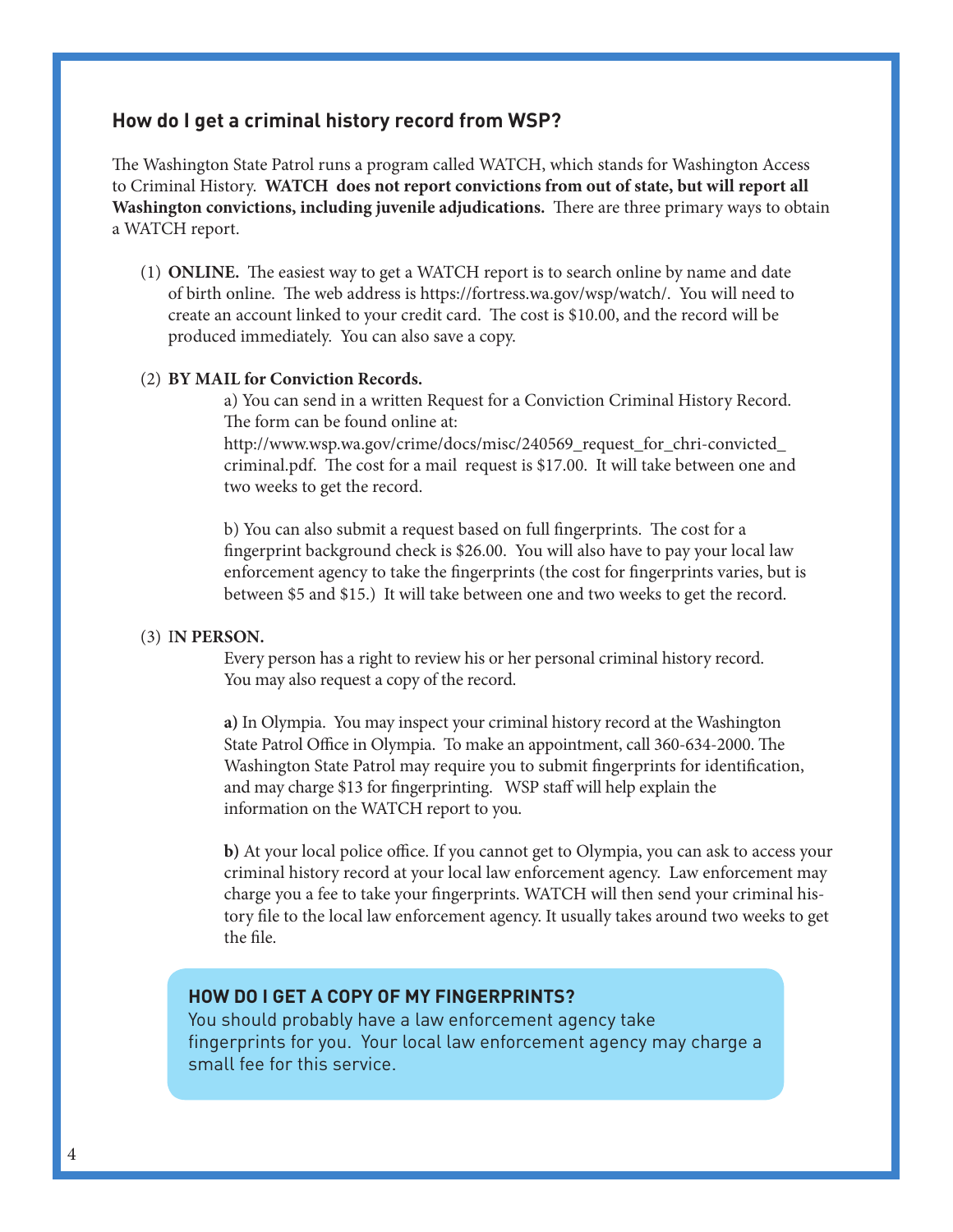# •**How do I get criminal records from the Washington courts?**

Each court will keep records of cases filed in that court only. The Washington Courts website (www. courts.wa.gov) permits you to search an online index of cases by name. The website will not give **you a complete and accurate criminal history**. It will identify any record of any person with the name entered, and there may be many people in Washington who share that name. It will not show you whether there was a judgment or conviction in each case. In addition, some older records do not show up on the Washington Courts webpage.

If you know the date of an offense, county, and type of offense, the Washington Courts webpage may help you to identify specific case numbers. With case numbers, you can go directly to the court and ask to review and copy individual case records. Case records are public information and can be reviewed by other people. To get copies of case records, you will need to pay a small fee.

# **•What if I have a record in other states?**

In most states, you can get a criminal history report directly from that state's law enforcement agencies. To get information about each individual state, visit the National H.I.R.E. Network's resource guide at http://www.hirenetwork.org/resource.html. Click on the state, and then scroll down to the "Criminal Record Repository" section.

If you would like to get a record with information from more than one state, you can contact either the FBI or a private background check company.

# **•How do I get a criminal history report from the fBI?**

The FBI maintains criminal history records for all 50 states and the District of Columbia. The FBI gets its records form the states, so if a state has not reported information to the FBI, it will not be in the FBI databases. An FBI record will usually include state convictions that have been vacated. It does not include all juvenile records, and is usually limited to juvenile crimes that are violent felonies or involve drug distribution.

The FBI gets its records from the states; state and county law enforcement agencies report their records to the FBI. If the state has not reported information to the FBI, it will not be in the FBI's databases. The FBI will not report state convictions that have been expunged or sealed. It does, however, report convictions that have been vacated under Washington law.

There are two ways to get an FBI record.

A. **FROM THE FBI BY MAIL.** To get your record directly from the FBI, you must:

(1) Complete an FBI standard fingerprint form. You can get a copy of the fingerprint form at http://www.fbi.gov/about-us/cjis/background-checks/ standard-fingerprint-form-fd-258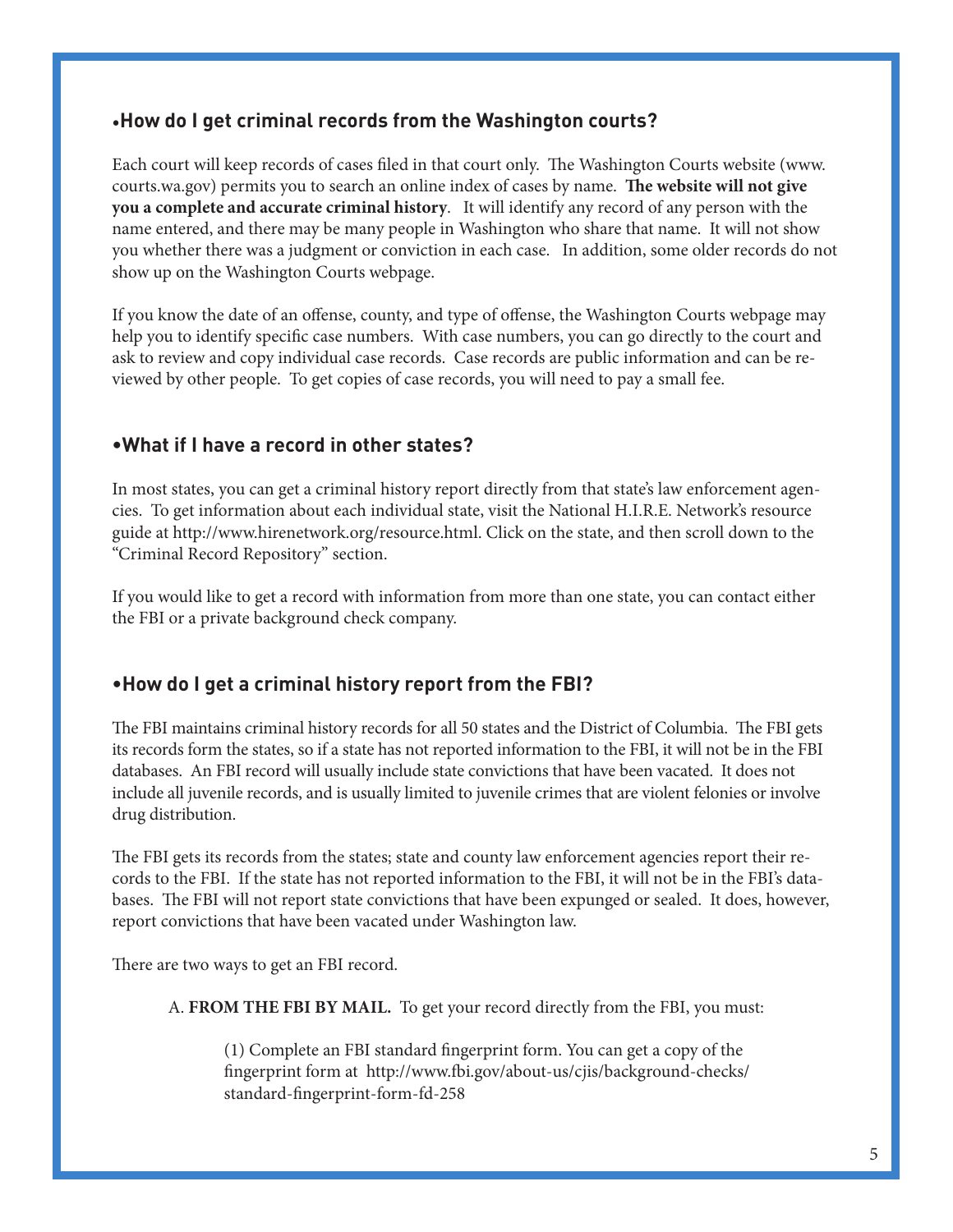$(2)$  Complete an Applicant Information Form. The form is available at http://www. i.gov/about-us/cjis/background-checks/applicant-information-form

 (3) Obtain a money order or cashier's check for \$18.00, made payable to the Treasury of the United States OR complete a credit card authorization form. The credit card form is available at http://www.fbi.gov/about-us/cjis/ background-checks/credit-card-payment-form

 (4) Send the above items to FBI CJIS Division --- Record Request 1000 Custer Hollow Road Clarksburg, WV 26306

(5) If you need to contact the FBI about a background check request, you can reach them by phone at (304) 625-5590.

B. FROM AN FBI-APPROVED CHANNELER. The FBI has contracted with a few private companies that expedite fingerprint requests and provide electronic copies of the results. You can go through these companies to get a copy of your FBI record. These companies charge fees of around \$50.00-\$75.00. Some FBI-approved channelers are:

> Accurate Biometrics: www.accuratebiometrics.com Acxiom Information Security Services, Inc.: www.acxiom.com Eid Passport, Inc.: www.eidpassport.com Fieldprint, Inc.: www.fieldprint.com/FBI National Background Check, Inc.: www.fastfingerprints.com

## **•How do I get a criminal history report from a private company?**

There are thousands of companies that perform background checks for a fee, usually ranging from \$20 to \$50. They are also called "consumer reporting agencies" (CRAs). Companies that specialize in background checks for landlords also call themselves "tenant screeners."

Many CRAs purchase court records and maintain those records in their own databases. Federal and state laws require these companies to take steps to ensure that the information they report is accurate and up to date. Still, many people complain that some CRAs rely on outdated databases and report inaccurate information.

Under the Fair Credit Reporting Act, CRAs are required to disclose to consumers all information in the consumer's file at the time of request. This includes "all information on [the] consumer recorded and retained by a consumer reporting agency regardless of how the information is stored." Unfortunately, it is almost impossible to know the names of all CRAs who have information regarding your criminal history. This can make it challenging to completely correct inaccurate information.

Two of the largest CRAs have set up ways to get a full disclosure of your file with the company. Here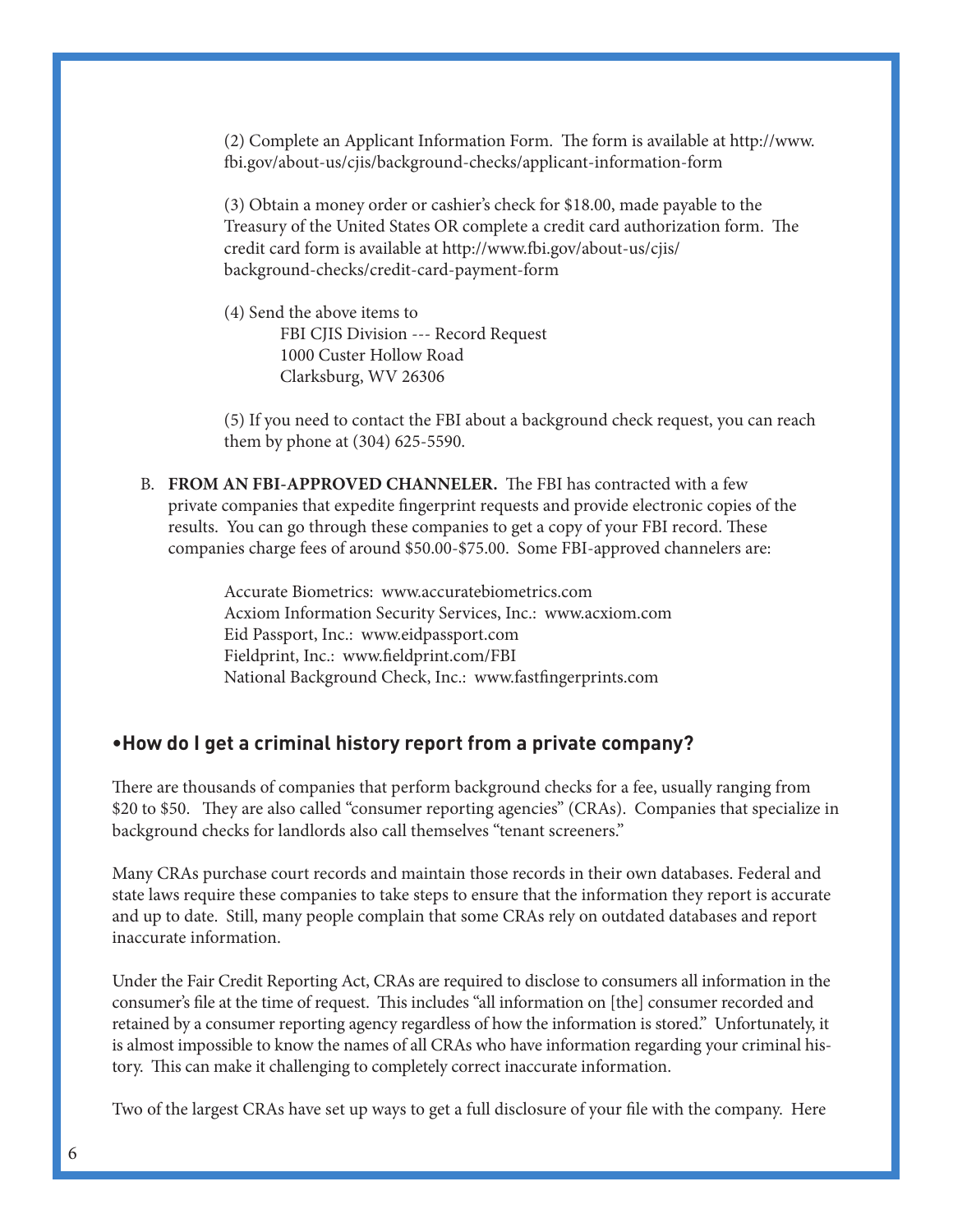are instructions for each.

A. LexisNexis Full File Disclosure. LexisNexis will provide one "full file disclosure" per year. For more information about this service, you can call (866)312-8075. To get the report, you must:

(1) Complete an application form (available at https://personalreports.lexisnexis.com/pdfs/ CD107\_CP-File-Disclosure-Request-Form\_pg-3.pdf)

(2) Make a copy of one of the following documents as proof of identity

- **i.** Non expired driver's license
- **ii.** Non-expired state issued ID
- **iii.** Social Security Card
- **iv.** Military ID Card
- **v.** Passport

 (3) Make a copy of one of the following documents **(no more than 2 months old)** as proof of mailing address

 **i.** Major credit card billing statement **ii.** Major bank statement **iii.** Major gas company credit card billing statement **iv.** Major department store credit card billing statement **v.** Utility bill **vi.** Telephone bill **vii.** Insurance declaration page

(4) Mail form and verification documents to LexisNexis Consumer Center, Attn. Full File Disclosure, PO Box 105108, Atlanta, GA 30348-5108

**B. HireRight.** You can access HireRight's online report request at https://www.hireright.com/Disputes/Report.aspx.

The file disclosures provided by CRAs **will not include an employment-related background check** unless an employer has asked the company to prepare one. If an employer decides to take a negative action against you because of information in a background check, the employer is required by law to provide you a copy of the background check before it takes negative action.

## **•are there any other ways to get this information?**

If you can't get a criminal history report in the ways discussed above, there may be other ways to get that information.

When you go to court for a criminal case, your lawyer should get a criminal history report. This should stay in your lawyer's file, and you can ask for a copy.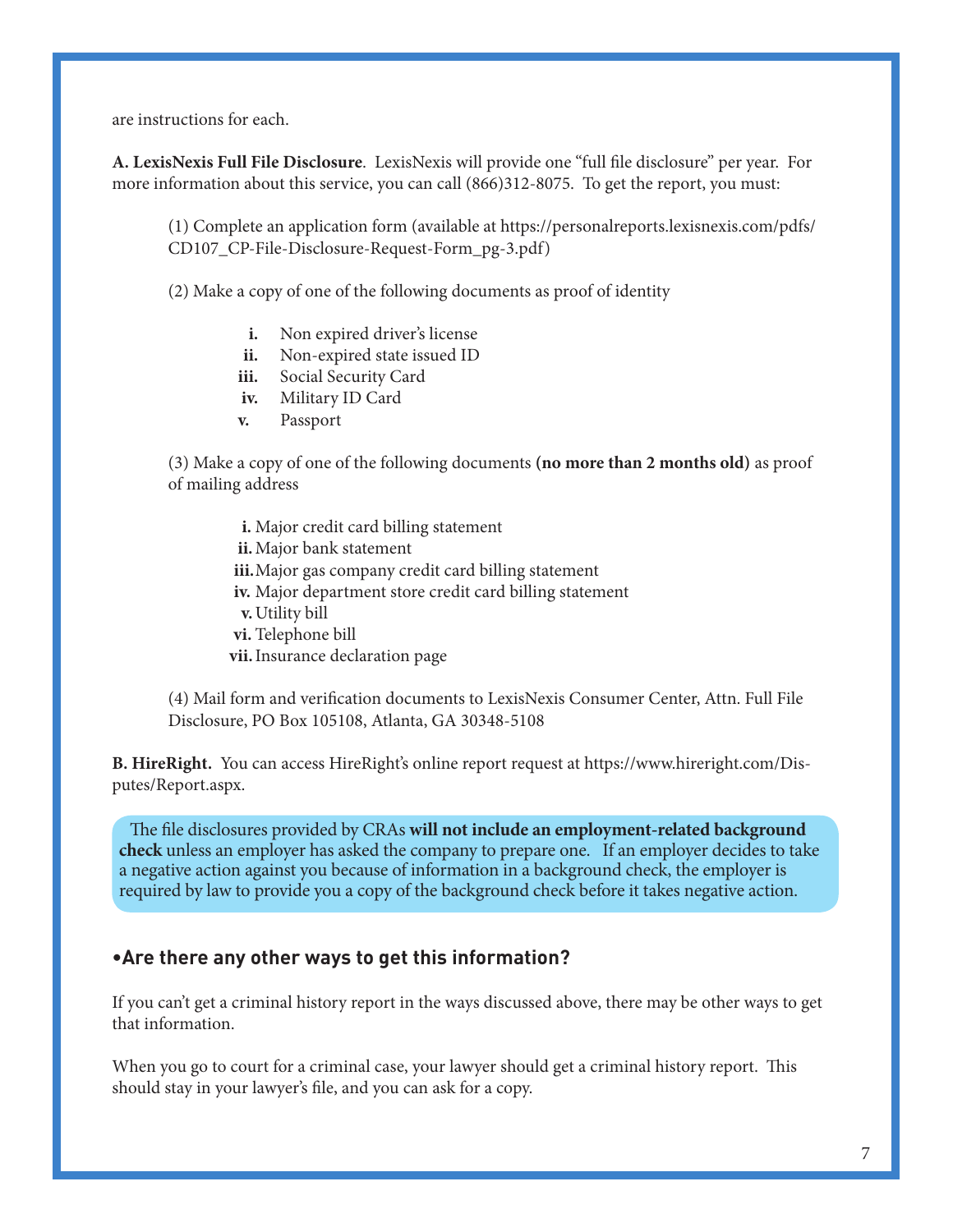If you have a probation or community corrections officer, he or she should have a summary of your criminal history, usually compiled by the courts. You can ask to see it.

If you applied for a job or employment license and were denied on account of a background check, the employer is required by law to provide you a copy of the background check.

# READING A WASHINGTON CRIMINAL HISTORY (WATCH) REPORT

It can be very difficult to interpret a criminal history record. Every criminal history report looks different, and each agency and company uses its own format. This section summarizes how to read and interpret a Washington State Patrol criminal history record or WATCH report.

If you are trying to understand a criminal history record before applying for employment or housing, you will be looking for 5 main pieces of information.

- 1) **When** the event occurred
- 2) **Which county** the event occurred in
- 3) What **the charge** was (or if charges were never filed). The "charge" is the crime that was involved, usually listed by the statute or law number.
- 4) The **status** of the case. The status should tell you if there was a conviction or if the case is still pending.
- 5) The disposition of the case. A disposition is the final result--- for example, a conviction, or that the case was dismissed

Many times, this information will be listed in multiple places on a WATCH report. Here is an explanation of the layout of a WATCH Report and some examples of the information contained in each section, then a discussion of common errors in these reports.

## •**How is a WatCH report organized?**

There are several sections in a WATCH Report.

#### **A. Personal Information Section**

This section includes **personal information** about the subject of the report and will look something like this.

| This is your<br>identification<br>number with the<br><b>Washington State</b> | <b>SID NUMBER</b><br>NAMF<br>WA12345678        | <b>FBI NUMBER</b><br>Doe, Jane B.                                 | <b>DOC NUMBER</b>                               |  |
|------------------------------------------------------------------------------|------------------------------------------------|-------------------------------------------------------------------|-------------------------------------------------|--|
| Patrol. It will<br>appear on every<br><b>WATCH</b> for you.                  | PERSONAL INFORMATION                           |                                                                   |                                                 |  |
|                                                                              | RACE<br><b>SEX</b><br>HEIGHT<br>F<br>W<br>5.04 | WEIGHT EYES<br><b>BIK</b><br>155<br>BRO.                          | PLACE OF BIRTH CITIZENSHIP<br><b>HAIR</b><br>CA |  |
| Any names or<br>aliases<br>associated with<br>the SID number.                | <b>NAMES USED</b><br>Doe. Janet B              | DATES OF<br>SOC SEC<br><b>NUMBER</b><br><b>BIRTH</b><br>6/20/1965 | <b>MISC NUMBER</b>                              |  |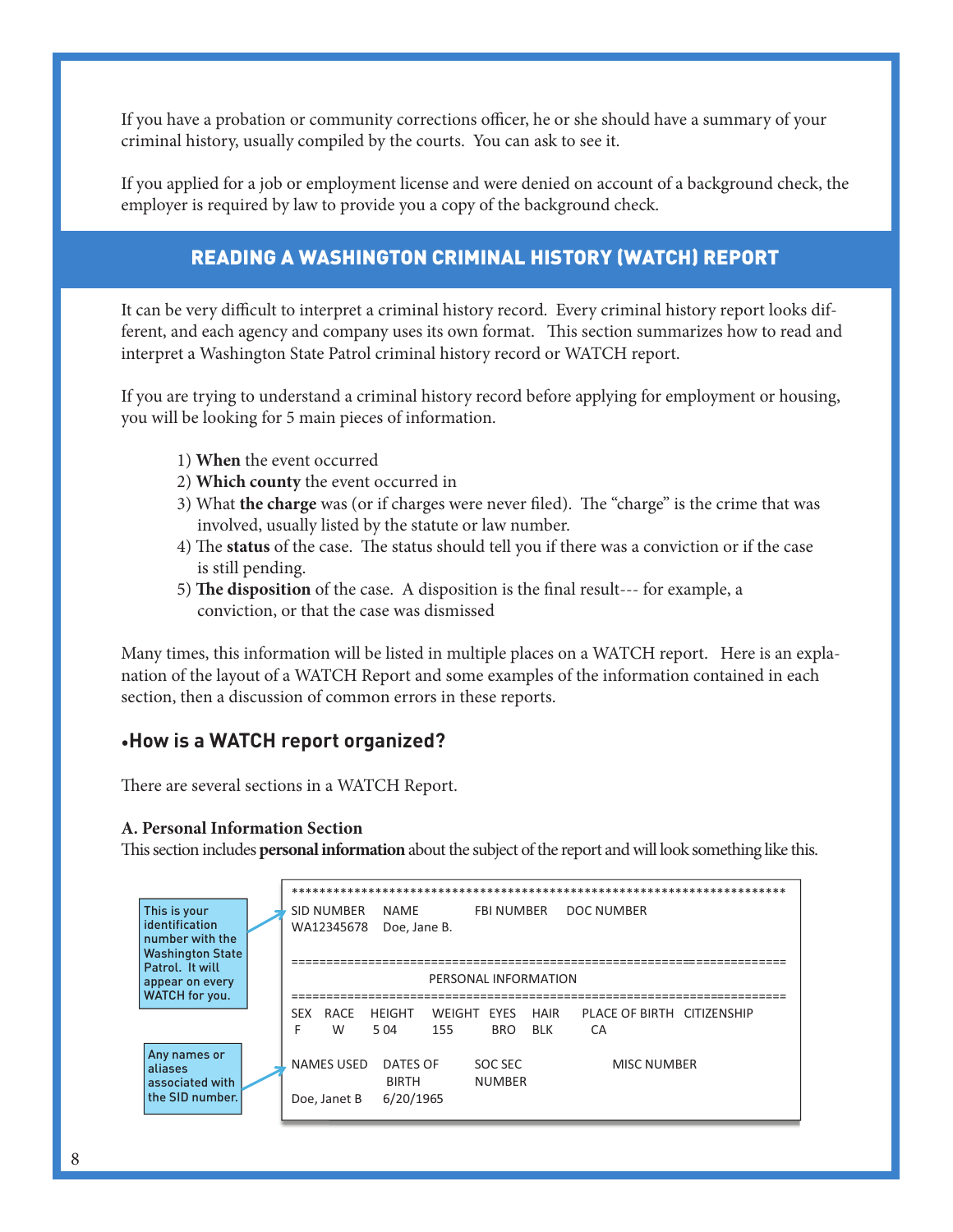## **B. Conviction or Adverse Finding Summary**

This section summarizes all convictions or cases that ended with a negative finding. It is organized by level of offense. This section will NOT give you complete information on the offenses—the details will be in the "Criminal History Information" section.



#### **C. DOC Summary**

DOC stands for Department of Corrections. When a person is incarcerated in state prisons, DOC takes a fingerprint card and then reports information on the incarceration to the WSP. DOC does not collect information on commitment to local or county jails, and does not collect information on federal prisons.

This section is just a summary of the times a person has been committed to state prison. Details will be found in the "Department of Corrections Information" section below.

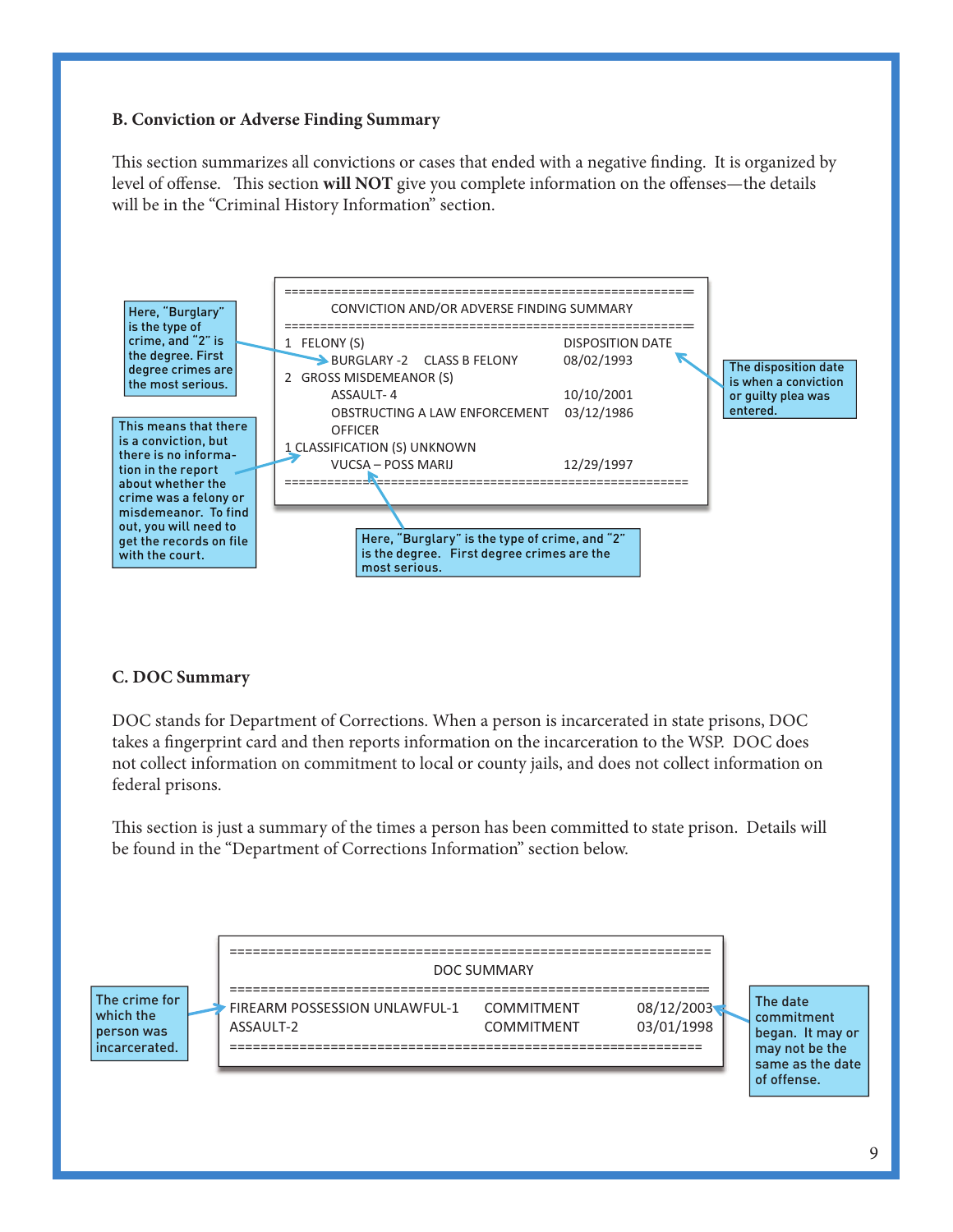#### **D. Sex or Kidnapping Offender Registration**

Under state and federal law, individuals who have committed certain sex offenses or kidnapping offenses need to register with local law enforcement. This section shows where an individual is or has been registered.

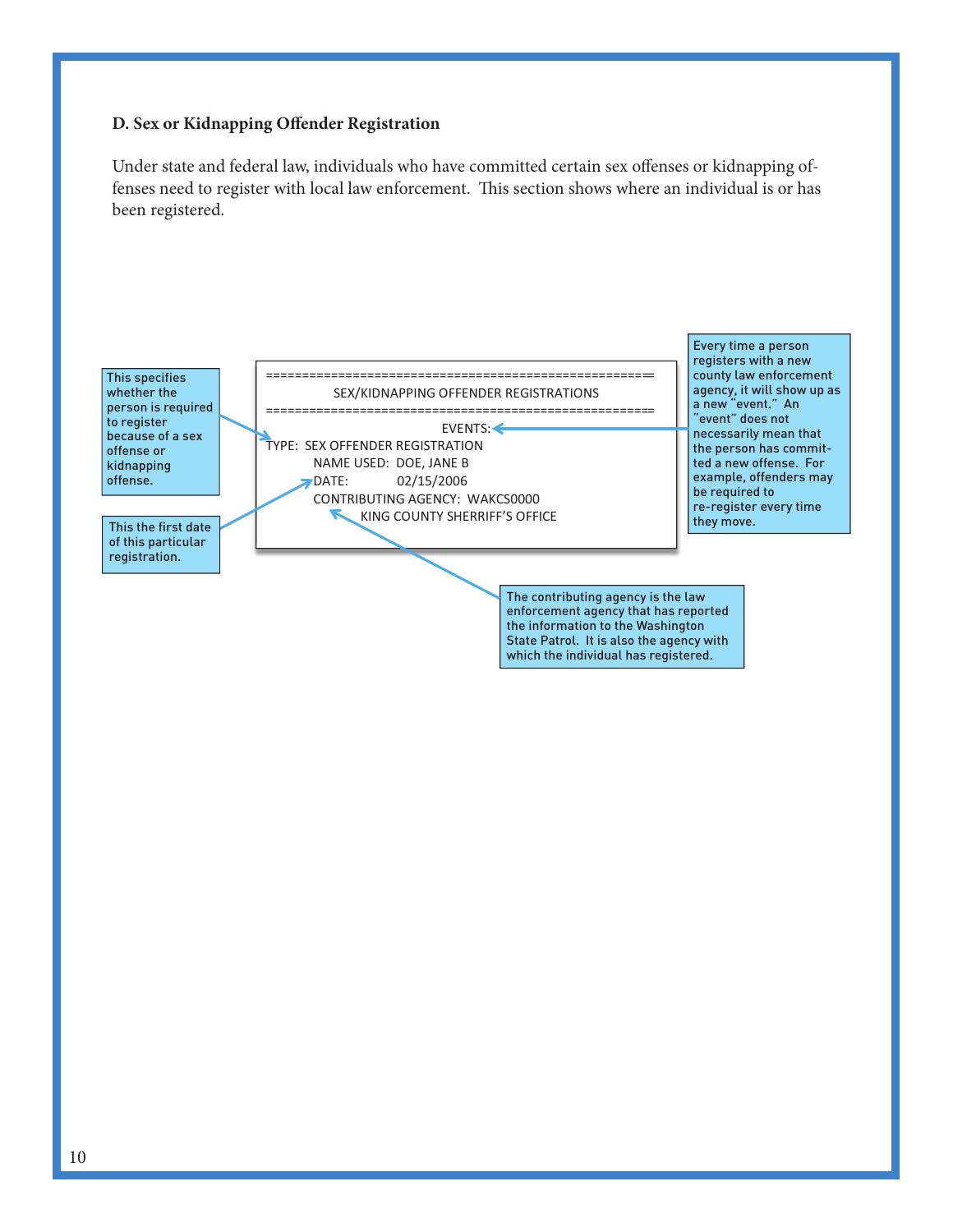#### **E. Criminal History Information**

This section provides details about each arrest that resulted in a conviction or other "adverse finding." It will also include arrests where charges are still pending, unless the case has been dismissed or the arrest occurred more than a year ago.

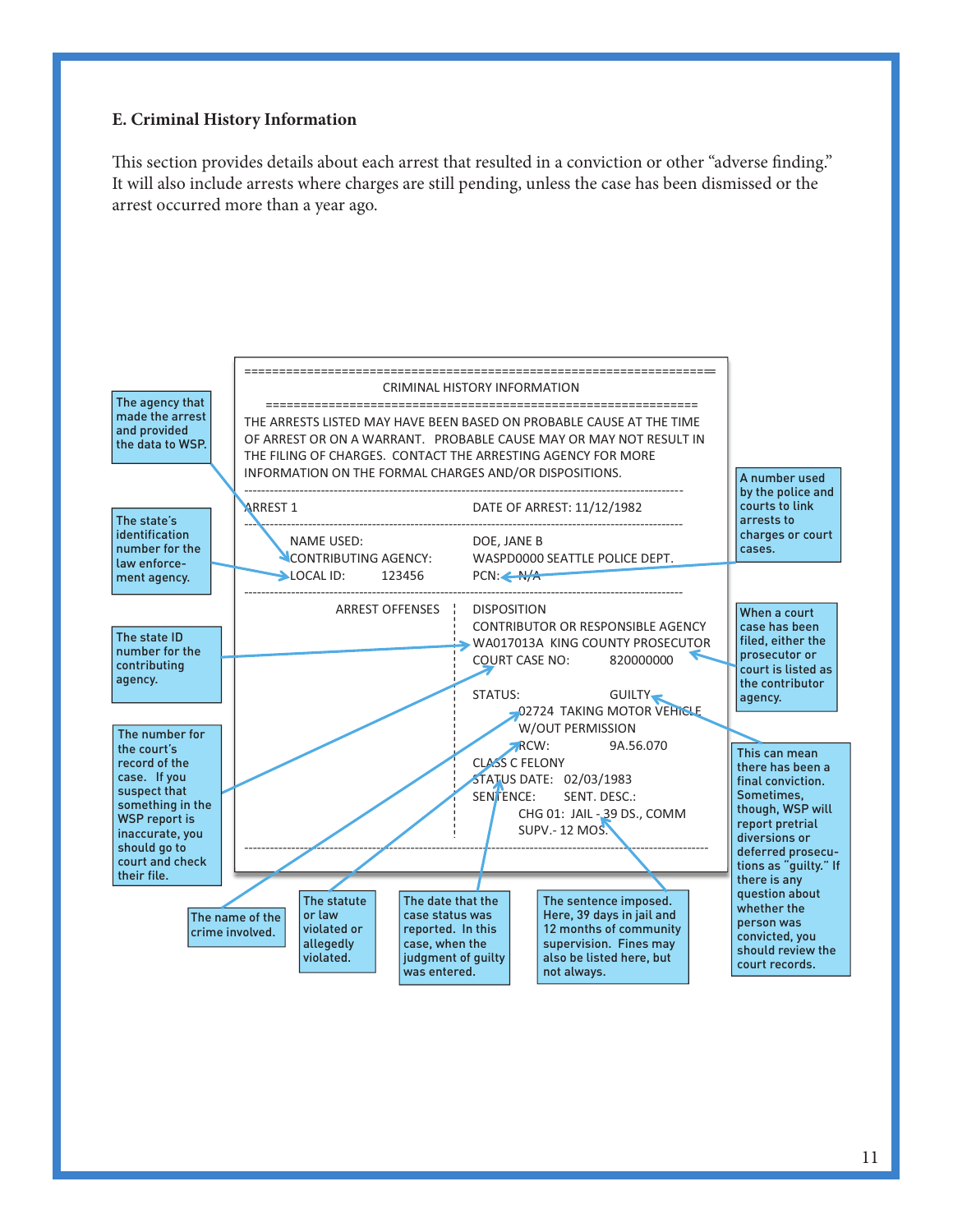Here is another example of an entry in the criminal history information section. This time, the case was dismissed after a deferred disposition, deferred sentence, or other probation period.

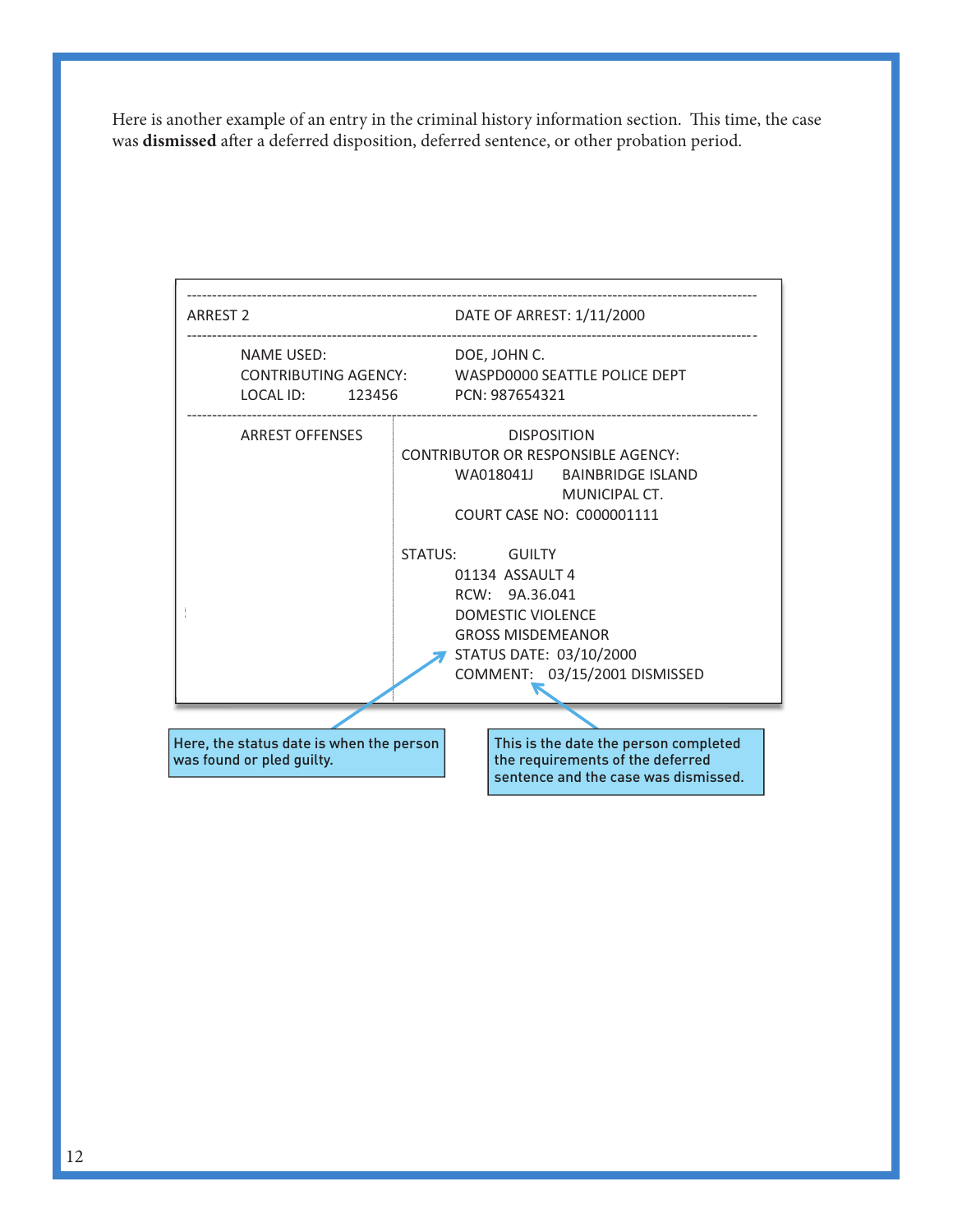#### **F. Department of Corrections Information**

This section is organized by commitments and will show each time a person has been incarcerated in state prison, even if they were incarcerated on multiple charges. Here, there is only one commitment, even though the person was incarcerated on two counts arising out of a single incident.



#### **H. Other Sources of Information**

If something in your criminal history record is confusing, you can contact the Washington State Patrol. The Criminal History Information Section has staff available to answer your questions. Their contact information is:

Phone: (360) 534-2000 and press option 5 Email: crimhis@wsp.wa.gov Mail: Washington State Patrol Identification and Criminal History Section PO Box 42633 Olympia WA 98504-2633

# WHAT ARE SOME COMMON ERRORS ON WATCH REPORTS?

#### **1) No Disposition Reported**

Sometimes, a criminal history report will show an arrest but will not show how the case ended. This mistake can hurt your chances of getting a job or housing because employers and landlords might assume that the charges are still open, or that you were found guilty of all of the original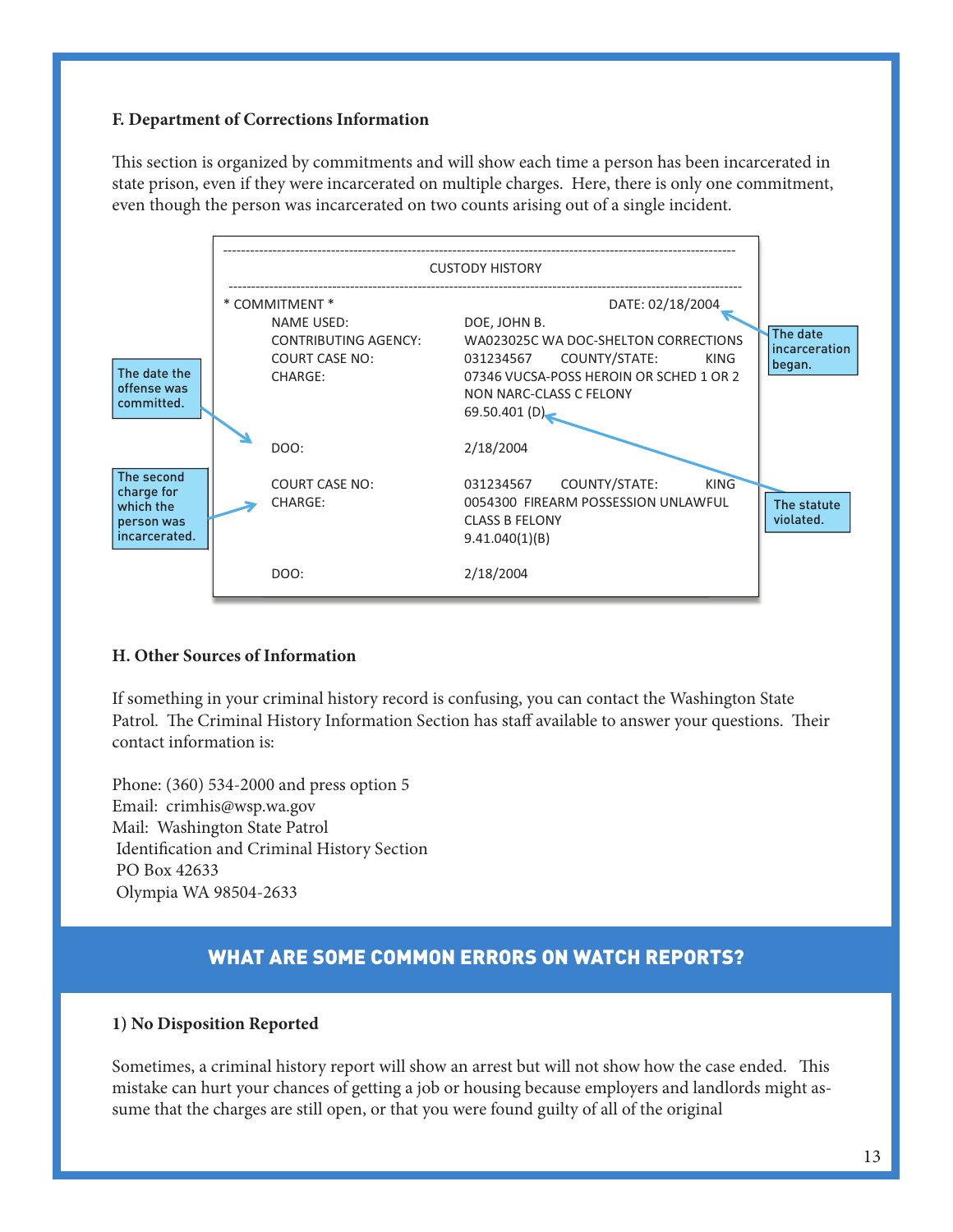arrest charges (when instead the case might have been dismissed, or you might have been convicted of different or lesser charges).

## **2) No Information on the Type or Level of the Offense ("Classification Unknown")**

If the clerk who reported the incident did not provide information on the specific statute that was violated, or did not report whether the arrest was for a misdemeanor or felony, that will show up on your WSP report as "classification unknown." This can hurt your chances of getting a job because an employer might assume that the crime is worse than it actually is, or might not know what crime was involved.

## **3) Traffic Infractions Reported as Criminal Convictions**

If you were charged with a traffic crime, the court may have found only that you committed a traffic infraction, for which you have to pay a fine but do not need to serve any jail or probation time. Occasionally, the WSP will report traffic infractions as "guilty" or "convictions" when they are not crimes.

## **4) Typing Errors**

Any system is open to human error, and criminal history records may include typing errors. For example, one Washington man discovered that his misdemeanor conviction was entered into the court's computer system as a felony conviction.

## **5) Pre-Trial Diversions or Similar Cases Reported as Convictions**

For some juvenile offenses and minor adult offenses, the court may agree to dismiss the case without finding the defendant guilty, so long as the defendant successfully completes courtordered conditions. Sometimes these cases are called pre-trial diversions or stipulated continuances.

Another variation of this type of case is a bail forfeiture. In some courts, after a person is arrested and posts bail, the prosecutor agrees to have a defendant give up the bail in exchange for an agreement not to pursue the case in court. Sometimes, a person can get a bail forfeiture without pleading guilty to a crime.

Occasionally, even though there is no guilty finding in these types of cases, they are reported as guilty convictions. This can hurt your chances of getting a job or home because others might assume that you were found guilty of something when that is not the case.

## **6) Deferred Prosecution Reported as a Guilty Conviction when Pending**

If you have ever been subject to a deferred prosecution, you may have been promised that, once you completed probation or treatment, the charges would be dismissed and would not appear on your record. In reality, criminal history reports may continue to report these charges.

If you are still working to complete probation or treatment, the charges may show up on your crimi-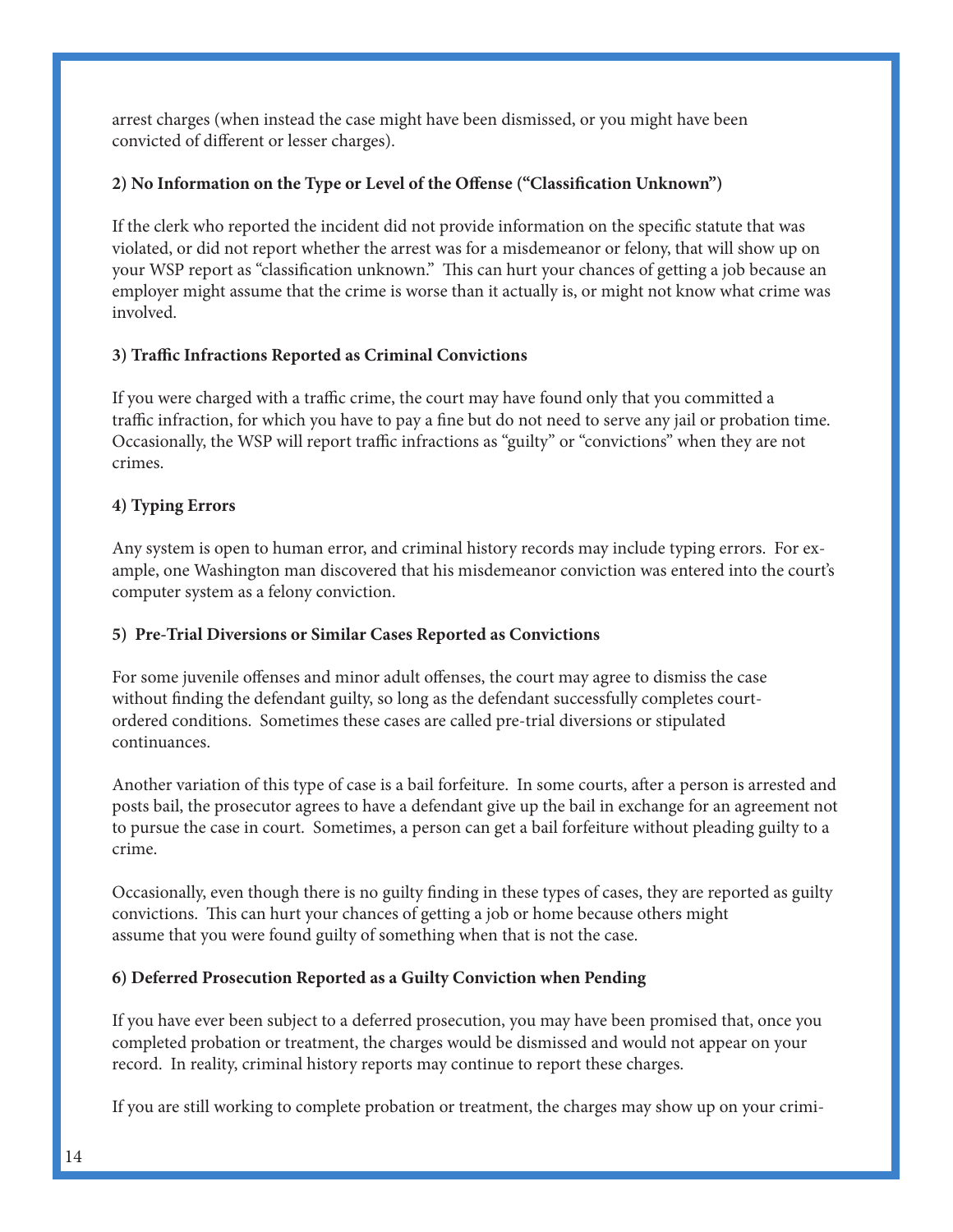nal history record with a disposition of "guilty." So, if you have to complete three years of probation before the charges are dismissed, you will have a "guilty" verdict on your record for three years.

Once the WSP receives notice that you completed probation or treatment, it should add a "comment" stating that the charges were dismissed. The charges will continue to be reported on your WSP report, but it should be clear that there was no conviction.

## **7)** Identity Theft

If another person gave your name to police officers or the court, your criminal history record may report incidents you were not involved in. The WSP has a special procedure for challenging identity theft, which will be discussed in the next section.

## **•How do I fix inaccurate information on a WatCH report?**

#### **Modication of Information in the Report**

If something in your criminal history report is inaccurate, you may request that the WSP correct it. The WSP has a "Request for Modification of Record" form available online. You can access it at **http://www.wsp.wa.gov/crime/docs/misc/modication\_record\_request.pdf.**

To complete the form, you must:

- (1) Get a copy of the "SID" number from your WSP criminal history record. Page 8 of this guide shows where your SID number is located.
- (2) Identify the inaccurate information.
- (3) Write an accurate entry —what your record should say.
- (4) Attach court documents or other official records that show your record is inaccurate. You can get documents directly from the court involved in the case.

The WSP will not modify or correct information unless there is something official in the court record establishing the inaccuracy. In order to write an accurate entry, you will need to go to the court where the case was heard and get a copy of the court records from the clerk. If you have your case number, you can often pull up your case files on computers in the clerk's office. The clerk will charge a small fee for copying the file – usually about 25 cents per page. You should submit copies of the accurate information with your request to the WSP.

#### Identity Theft ("Compromised Identity Claims")

WSP has a special mechanism to assist victims of identity theft. It can:

- •Provide you with a letter identifying your state identification (SID) number and verifying that the claimant is not the same person as the other individual(s) in the data base with similar name and date of birth descriptors.
- •Provide you with a wallet card bearing your SID, photograph, and thumbprint.
- •Note on your background check that a personal identification card has been submitted to WSP.